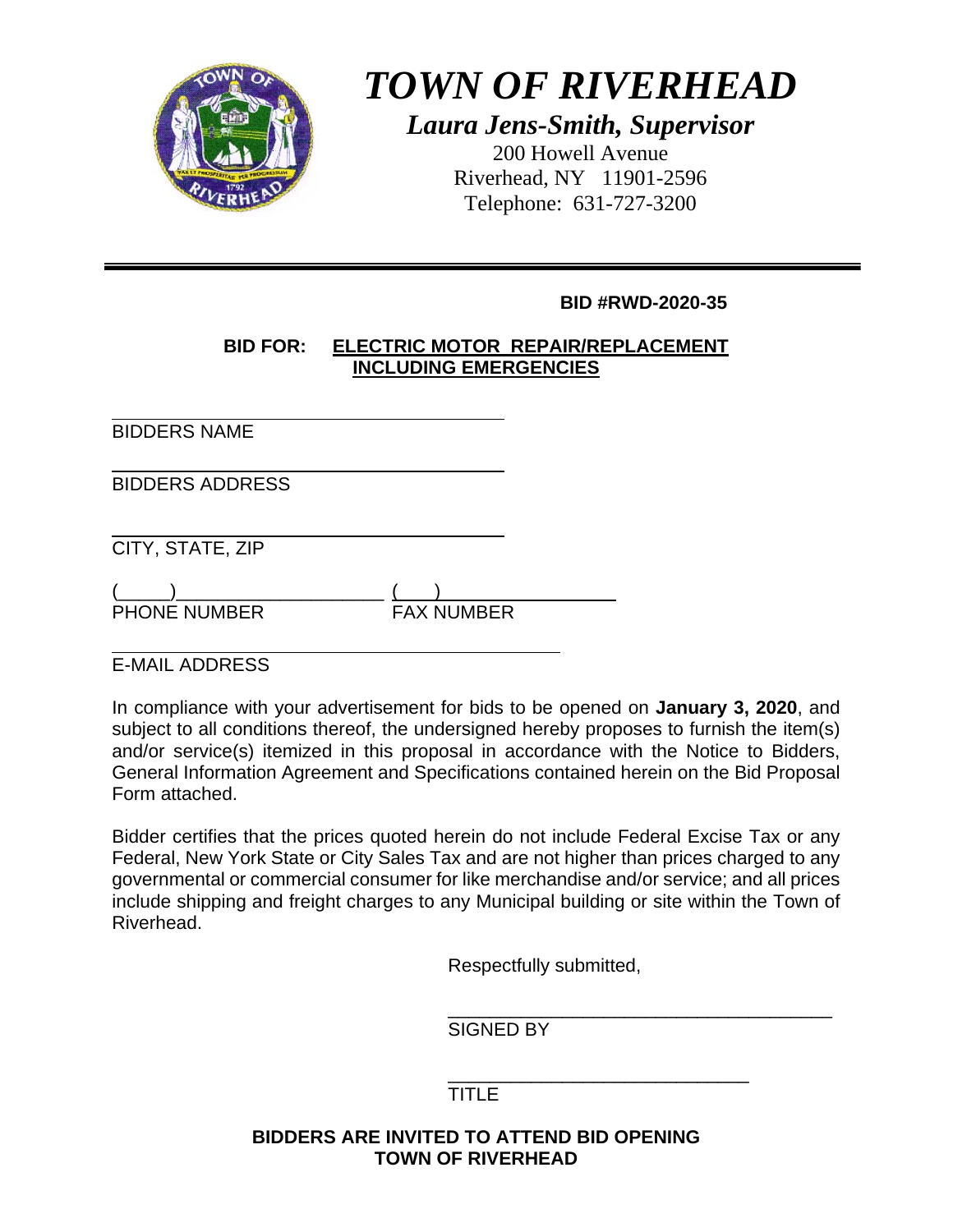#### **NOTICE TO BIDDERS**

Sealed bids for **ELECTRIC MOTOR REPAIR/REPLACEMENT, INCLUDING EMERGENCIES**, for use by the Town of Riverhead, will be received by the Town Clerk of the Town of Riverhead at Town Hall, 200 Howell Avenue, Riverhead, New York, 11901, until **11:00 a.m.** on **January 3, 2020**, at which time all bids received shall be opened and read aloud.

Bid Specifications and/or Plans may be obtained by visiting the Town of Riverhead website at **www.townofriverheadny.gov on or after December 12, 2019**. Click on "Bid Requests" and follow the instructions to register.

All bids are to be submitted in a sealed envelope bearing the designation **BIDS FOR ELECTRIC MOTOR REPAIR/REPLACEMENT, INCLUDING EMERGENCIES – BID #RWD-2020-35**. All bids must be submitted on the bid form provided. Any and all exceptions to the Specifications must be listed on a separate sheet of paper, bearing the designation "**EXCEPTIONS TO THE SPECIFICATIONS**" and be attached to the bid form.

**NOTE: Bid responses must be delivered to the Office of the Town Clerk at 200 Howell Avenue, Riverhead, New York, 11901, on or before January 3, 2020 at 11:00 a.m. The Town may decline to accept, deem untimely and/or reject any bid response/proposal that is not delivered to the Office of the Town Clerk.**

The Town Board reserves the right and responsibility to reject any or all bids or to waive any formality if it believes such action to be in the best interest of the Town.

> BY ORDER OF THE TOWN BOARD OF THE TOWN OF RIVERHEAD

Diane M. Wilhelm, Town Clerk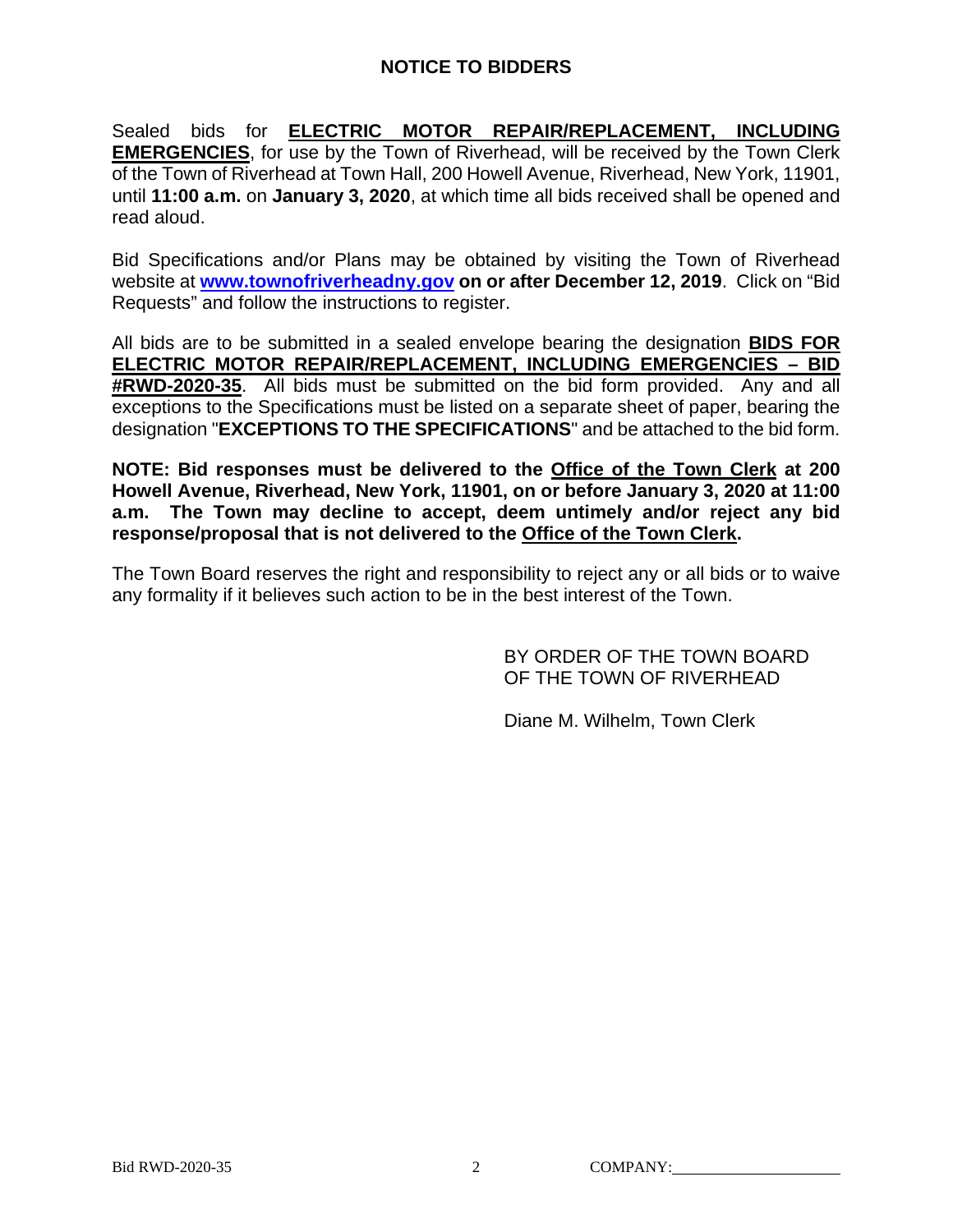#### **GENERAL SPECIFICATIONS**

Bidders shall be responsible to carefully examine the Specifications enclosed.

Bidders shall furnish their price and/or lump sum bid as called for on the Bid Proposal Sheet(s) attached.

Alternates of equal or superior design and/or quality shall be listed separately and a Manufacturer's Specification Sheet shall be submitted with a bid. Failure to submit such data may result in the disallowing of said bid. The equipment and all associated components shall be furnished complete and ready for use. The equipment furnished shall be the Manufacturer's latest listed and published model, or models, which meet all the applicable requirements of these Specifications. These Specifications require the doing of all things necessary or proper for, or incidental to, the furnishing and delivery of said equipment and associated components.

The Town of Riverhead reserves the right to award this bid to a limited number of vendors to save money in administrative costs by reducing the number of vendors it would have to deal with. As a result, this bid may be awarded based on two alternative categories. The first category for each individual item and the second category for all the items in the aggregate averaged.

All things not expressly mentioned in these specifications, but involved in carrying out their intent are required by these Specifications, and the vendor shall perform the same as though they were specifically mentioned, described and delineated.

#### **COMPLIANCE WITH RULES AND REGULATIONS**

The unit and associated equipment furnished shall comply with all provisions which would be applicable, if the Town of Riverhead were a private corporation of Federal and State of New York Laws, Ordinances, Codes, Rules, Regulations, Orders, Permits and Licenses and with fire underwriters requirement, except that where the weight and dimensions requirements set forth herein exceed such provisions, these Specifications shall control if applicable to the bid.

#### **PREVAILING WAGE RATES**

The Contractor shall pay not less than the minimum hourly wage rates on this contract as established in accordance with **Section 220** of the **Labor Law of the State of New York** for prevailing wage rates at the time the work is being performed. Contractor shall file with the Town of Riverhead any and all forms required indicating compliance with the **Labor Law of the State of New York** at the time its voucher and invoice for services is rendered for payment.

#### **DEVIATION**

Minor deviations from the provisions of these Specifications will be considered to permit manufacturers to follow their standard manufacturing process.

Such deviations will be approved, however, only in the sole discretion of the Town of Riverhead and only if in its opinion they do not adversely affect the operation, maintenance, strength, efficiency, effectiveness, or life of the unit or any of its parts.

All proposed minor deviations, with full details, must be listed on a separate Detail Sheet, which must be attached to and made part of this bid.

The Town of Riverhead reserves the absolute right in its sole discretion to accept that bid, if any, which under all circumstances will best serve the public interest.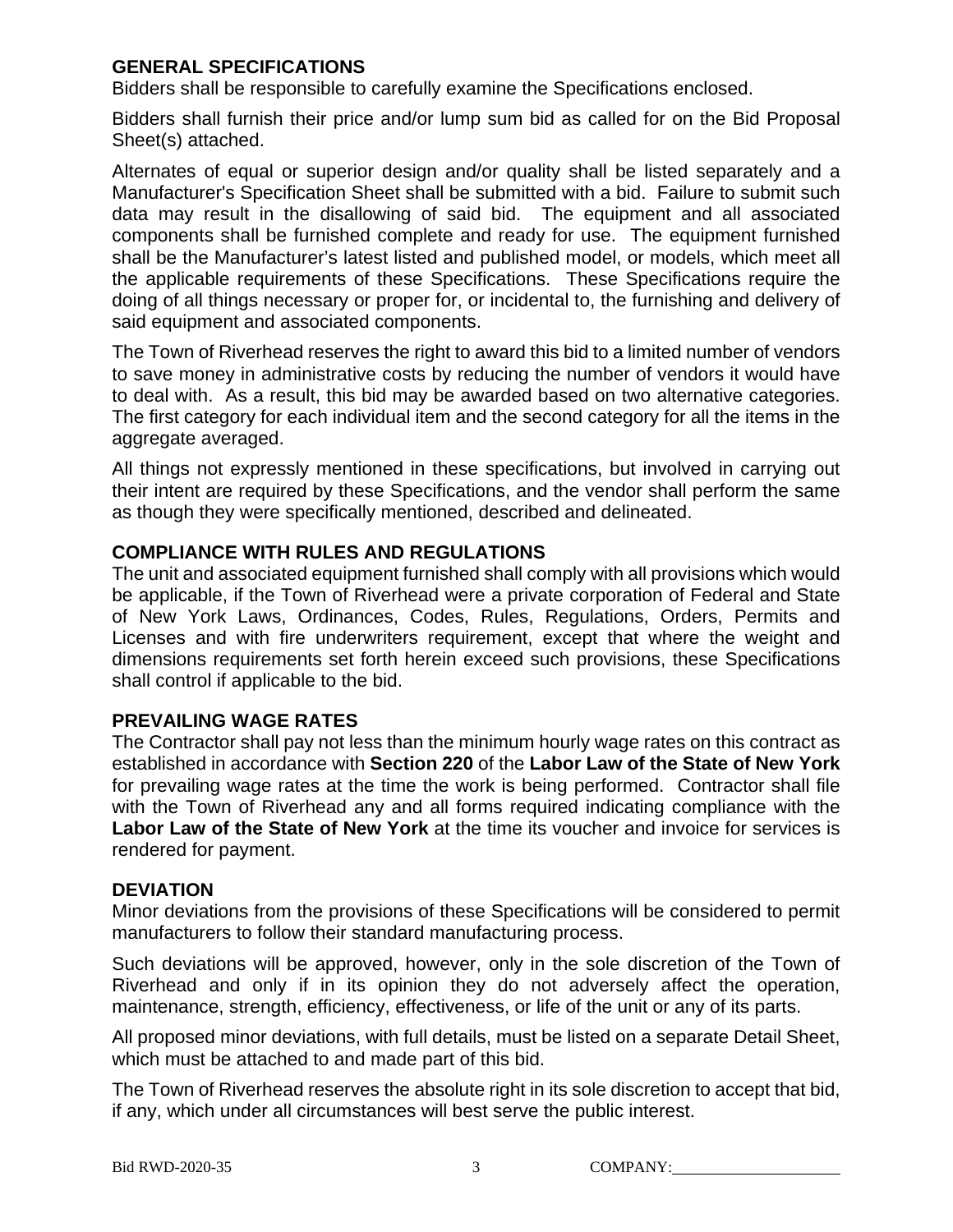#### **GUARANTEE**

The vendor warrants and guarantees the equipment herein specified, including all associated equipment furnished, against any defects in design, workmanship and materials, and against failure to operate satisfactorily for a period of six months from the date of acceptance of the units, except defects or failure shown by the vendor. The vendor also warrants and guarantees that the equipment herein specified, if found to be defective or in need of repairs, will be picked up from and delivered back to the Town of Riverhead within a reasonable length of time.

#### **PRICES**

If a like or lower quantity of a standard item contained in this bid is sold by a vender at a price less than the prices quoted herein, the price to the Town of Riverhead shall be reduced to that lower price.

#### **QUANTITY**

The Town of Riverhead is in no way obligated to purchase quantities neither shown nor limited to said quantities listed.

#### **RESERVATIONS**

The mention in the specifications of any unit, component, or equipment by brand name and/or model is meant to convey to the potential bidder the type and quality of the product required and desired by the town. Any unit, component, or equipment which is of equal type and quality may be considered as such and may be acceptable to the town, upon agreement by the Town Board to that fact. The decision of the Town Board, however, in such a circumstance is final.

Furthermore, the Town Board of the Town of Riverhead reserves the right and responsibility to reject any or all bids if they believe such action to be in the best interest of the Town.

#### **CONTRACT PERIOD**

The Contract Period shall be effective from the date a resolution is adopted by the Town Board of the Town of Riverhead and shall continue for a period of one (1) year. At the termination of the contract, the contract may be extended (not to exceed two extensions) for a total not to exceed three (3) years at the sole discretion of the Town of Riverhead and with the consent of the vendor.

#### **FUEL SURCHARGES**

The Town of Riverhead will not pay any type of fuel surcharge. Any fuel charges added will be deleted from any payments made to the vendor.

#### **INSURANCE REQUIRED**

The Contractor shall not commence any work until he has obtained and had approved by the TOWN DISTRICT all of the insurance required under this Contract as enumerated herein:

> Workers Compensation Insurance; Public Liability and Property Damage Insurance; Comprehensive General Liability and Property Damage Insurance; Owner's (TOWN, DISTRICT) Protective Public Liability and Property Damage Insurance; Automobile Public Liability and Property Damage Insurance.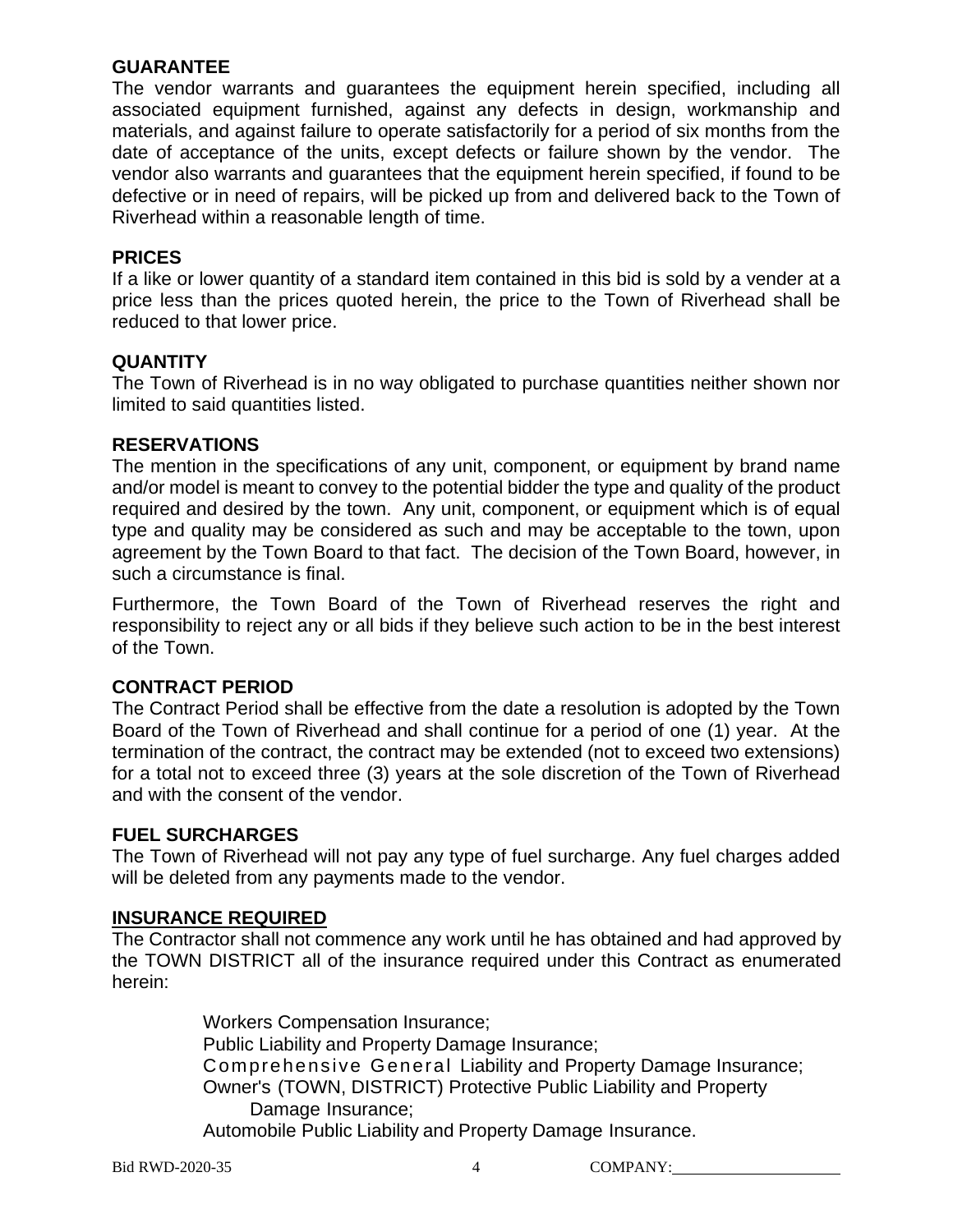The Contractor shall not permit any subcontractor to commence any operation on the site until satisfactory proof of carriage of the above required insurance has been posted with, and approved by, the TOWN DISTRICT.

- A. Workers' Compensation Insurance The Contractor shall take out and maintain, during the life of this Contract, Workers' Compensation Insurance for all of his employees employed at the site of the project, and in any case of any of the work being sublet, the Contractor shall require the subcontractor similarly to provide Workers' Compensation Insurance for all of the latter's employees, unless such employees are covered by the protection afforded by the Contractor.
- B. Public Liability and Property Damage Insurance The Contractor shall take out and maintain during the life of this Contract such Public Liability and Property Damage Insurance as shall protect him and any subcontractor performing work covered by this Contract for claims for damages for personal injury, including accidental death, as well as from claims for property damage which may arise from operations under this Contract, whether such operations be by himself or by any subcontractor, or by any one directly or indirectly employed by either of them, and the amounts of such insurance shall be as follows:
	- (1) Comprehensive General Liability Insurance in the amount not less than ONE MILLION DOLLARS (\$1,000,000.) for bodily injuries, including wrongful death to any one person, and subject to the same limit for each person in an amount not less than TWO MILLION DOLLARS (\$2,000,000.) on account of one accident
	- (2) Property Damage Insurance in an amount not less than ONE HUNDRED THOUSAND DOLLARS (\$100,000) for damages on account of any one accident and in an amount of not less than TWO HUNDRED THOUSAND DOLLARS (\$200,000.) for damages on account of all accidents.
- C. Comprehensive General Liability and Property Damage Insurance The above policies for public liability and property damage insurance must be so written as to include Contractor's Protective Liability and Property Damage Insurance to protect the Contractor against claims arising from the operations of any subcontractor.

The above policies for public liability and property damage insurance must name the Town of Riverhead, The Riverhead Water District, its employees, public officials, officers, agents, etc., as additional insureds on a primary and noncontributory basis for General Liability, Automobile Liability and/or Excess Umbrella Liability. That additional insured status must be evidenced by a copy of endorsement CG 20 10 10 01, "additional insured – owners, lessee or contractors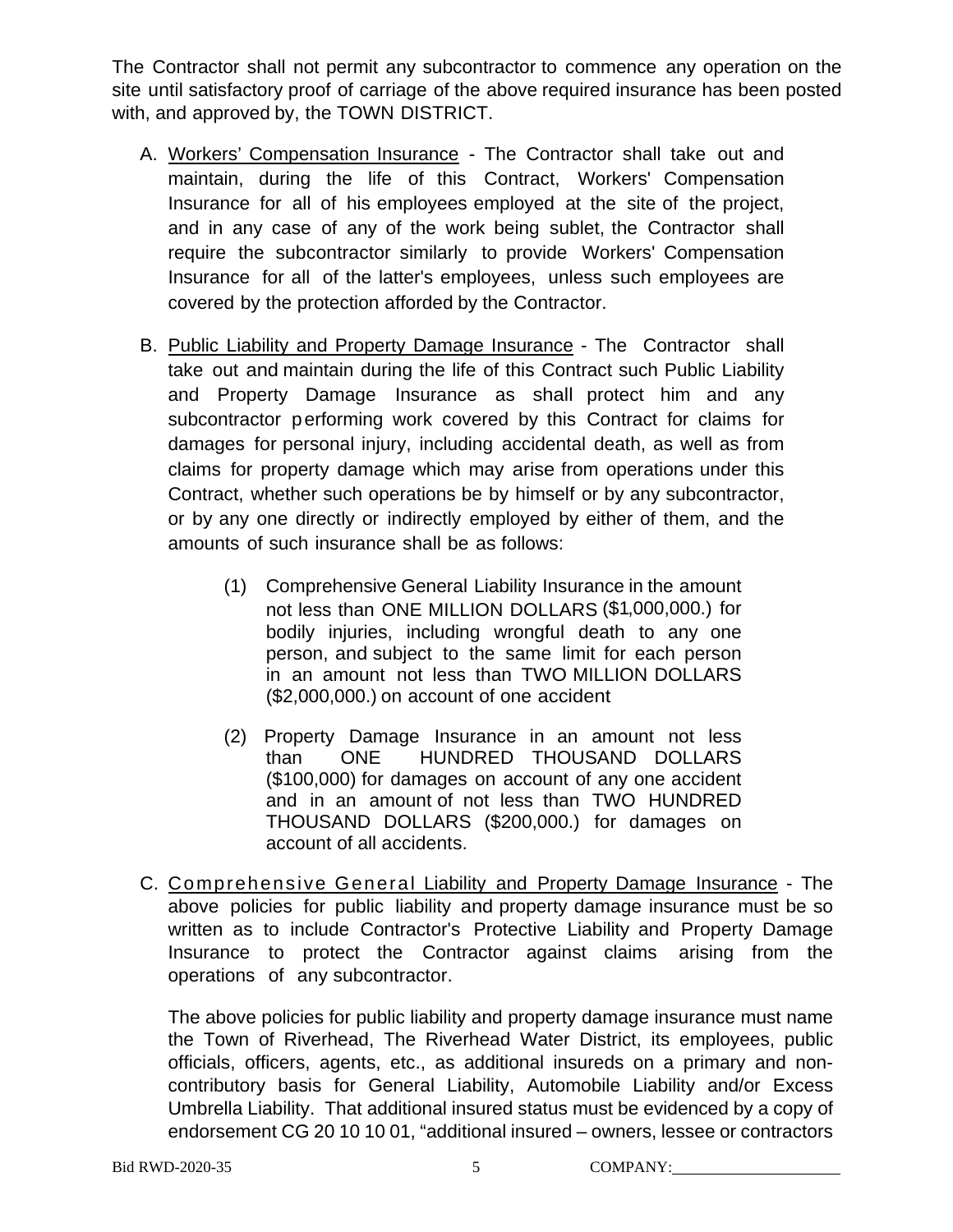– scheduled person or organization" endorsement (see attached sample) or its equivalent and copy of endorsement CG 20 37 10 01, "additional insured – owners, lessees or contractors - completed operations" endorsement (see attached sample), or its equivalent.

- D. Blanket Waiver of Subrogation The above policies for workers' compensation insurance as well as comprehensive general liability insurance, automobile insurance, and excess umbrella liability insurance shall include waiver of transfer of rights of recovery against the Town of Riverhead, The Riverhead Water District, et.al. Such waiver of subrogation shall be evidenced by certificate of insurance or copy of endorsement to the appropriate policy.
- E. Owner's Protective Public Liability and Property Damage Insurance (TOWN DISTRICT, and/or TOWN BOARD, TOWN OF RIVERHEAD as OWNER) –The Contractor shall furnish to the TOWN DISTRICT with respect to the operations he or any of his subcontractors perform, a regular Protective Public Liability Insurance Policy for and in behalf of the TOWN DISTRICT and/or TOWN BOARD, TOWN OF RIVERHEAD as OWNER, providing for a limit of not less than ONE MILLION DOLLARS (\$1,000,000.) for all damages arising out of bodily injuries to, or death of, one person and subject to that limit for each person, a total limit of TWO MILLION DOLLARS (\$2,000,000.) for all damages arising out of bodily injuries to, or death of, two or more persons in any one accident; and regular Protective Property Damage Insurance providing for a limit of not less than ONE HUNDRED THOUSAND DOLLARS (\$100,000.) for all damages arising out of injury to, or destruction of, property in any one accident and subject to that limit per accident a total (or aggregate) limit of TWO HUNDRED THOUSAND DOLLARS (\$200,000.) on account of all damages arising out of injury to, or destruction of, property during the policy period. The insurance must fully cover the legal liability of the TOWN DISTRICT and/or TOWN BOARD, TOWN OF RIVERHEAD as OWNER. The coverage provided under this policy must not be affected if the TOWN DISTRICT performs work in connection with the project either for, or in cooperation with, the Contractor or as an aid thereto, whether the same be a part of the Contract or separate therefrom, by means of its own employees or agents, or if the TOWN DISTRICT directs or supervises the work to be performed by the Contractor.
- F. Automobile Public Liability and Property Damage Insurance The Contractor shall take out and maintain during the life of the Contract such automobile public liability and property damage insurance as shall protect him and any subcontractor performing work covered by this Contract from claims for damages for personal injury, including accidental death as well as from claims for property damage which may arise from operations under this Contract, whether such operations be by himself or by any subcontractor, or by any one directly or indirectly employed by either of them and the amounts of such insurance shall be as follows: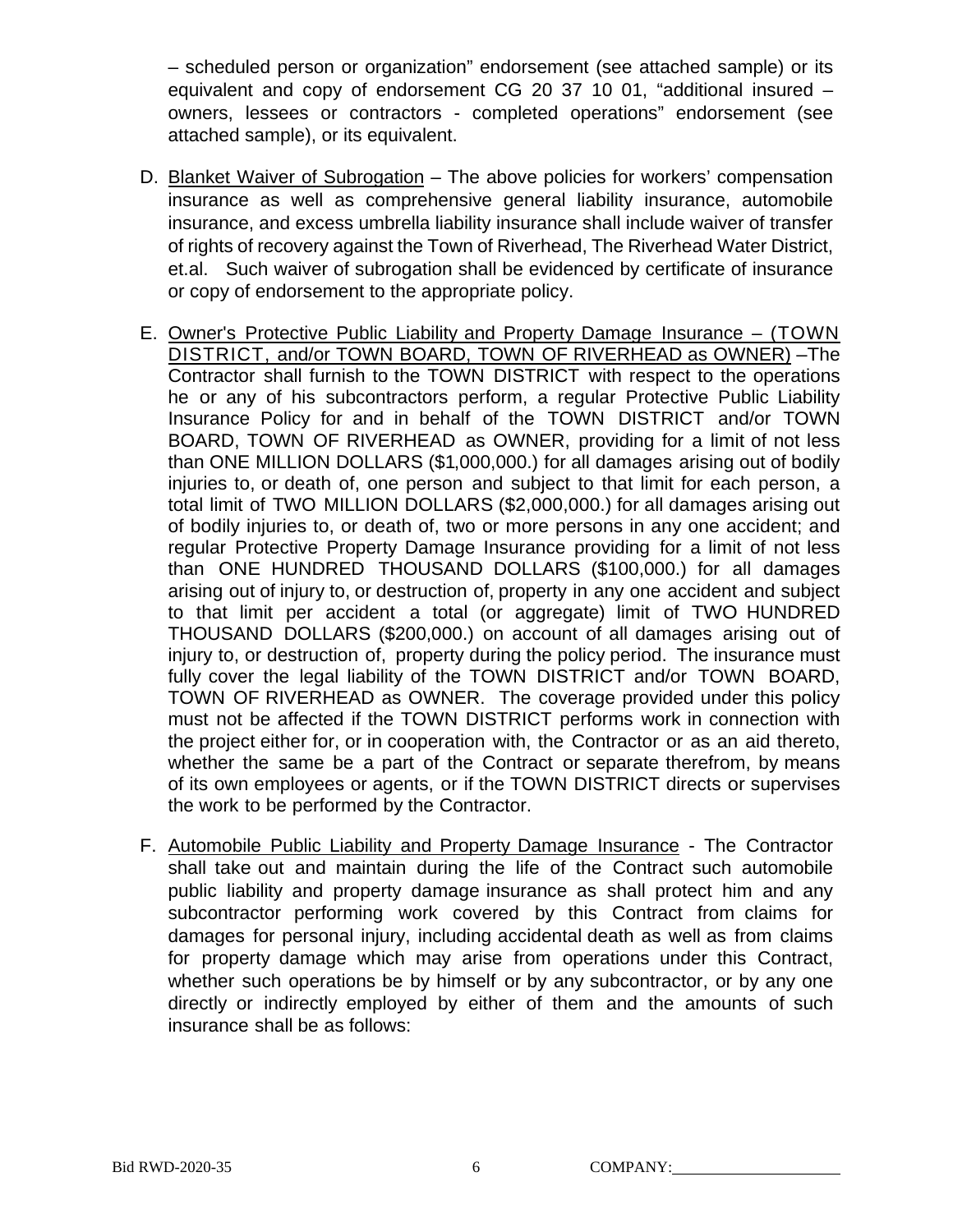- (1) Automobile Public Liability Insurance in an amount not less than ONE MILLION DOLLARS (\$1,000,000.) for bodily injuries, including wrongful death by any one person, and subject to the same limit for each person in an amount not less than TWO MILLION DOLLARS (\$2,000,000.) on account of one accident.
- (2) Automobile Property Damage Insurance in an amount of not less than ONE HUNDRED THOUSAND DOLLARS (\$100,000.) for damages on account of any one accident and in an amount of not less than TWO HUNDRED THOUSAND DOLLARS (\$200,000.) for damages on account of all accidents.

#### **PROOF OF CARRIAGE OF INSURANCE**

The Contractor shall furnish certificate(s) of insurance (as attached hereto as **ADDENDUM #2**) to the TOWN DISTRICT for each insurer insuring the Contractor or any subcontractor under this Contract, naming the Town of Riverhead and Riverhead Water District as additional insureds, and shall forward said certificate(s) to the TOWN DISTRICT within fourteen (14) days of the award of the contract.

Certificates, as required, shall bear the policy numbers, the expiration date of the policy and the limit or limits of liability thereunder. The certificates shall be further endorsed to provide the TOWN DISTRICT with any notice of cancellation at least thirty (30) days prior to the actual date of such cancellation.

#### **COMPLIANCE WITH LABOR AND PENAL LAWS**

The Contractor hereby expressly agrees to comply with all the provisions of the Labor Law and any and all amendments thereto, insofar as the same are applicable to this Contract. The Labor Laws, as amended, provide that no laborer, worker or mechanic in the employ of the Contractor, subcontractor or other person doing or contracting to do the whole or a part of the work contemplated by this Contract, shall be permitted or required to work more than eight (8) hours in any one calendar day, except in cases of extraordinary emergency caused by fire, flood, or danger to life or property; that no such person shall be employed more than eight (8) hours in any day or more than five (5) days in any week, except in such emergency; that the wages to be paid for a legal day's work as hereinbefore defined, to laborers, workers, or mechanics upon the work called for under this Contract, or for any materials used upon or in connection therewith shall not be less than the prevailing rate for a day's work in the same trade or occupation in the locality within the State where such work is to be done and each laborer, worker, or mechanic employed by the Contractor, subcontractor, or other person about or upon the work shall be paid the wages herein provided; that employees engaged in the construction outside the limits of cities and villages are no longer exempt from the provisions of the Labor Laws which required the payment of the prevailing rate of wages and the eight (8) hour day.

Bid RWD-2020-35 7 COMPANY: Section 220A of the Labor Law, as amended by Chapter 472 of the Laws of 1932, provides that before payment is made by or on behalf of the State or any City, County, Town or Village or other civil division of the State, of any sums due on account of a con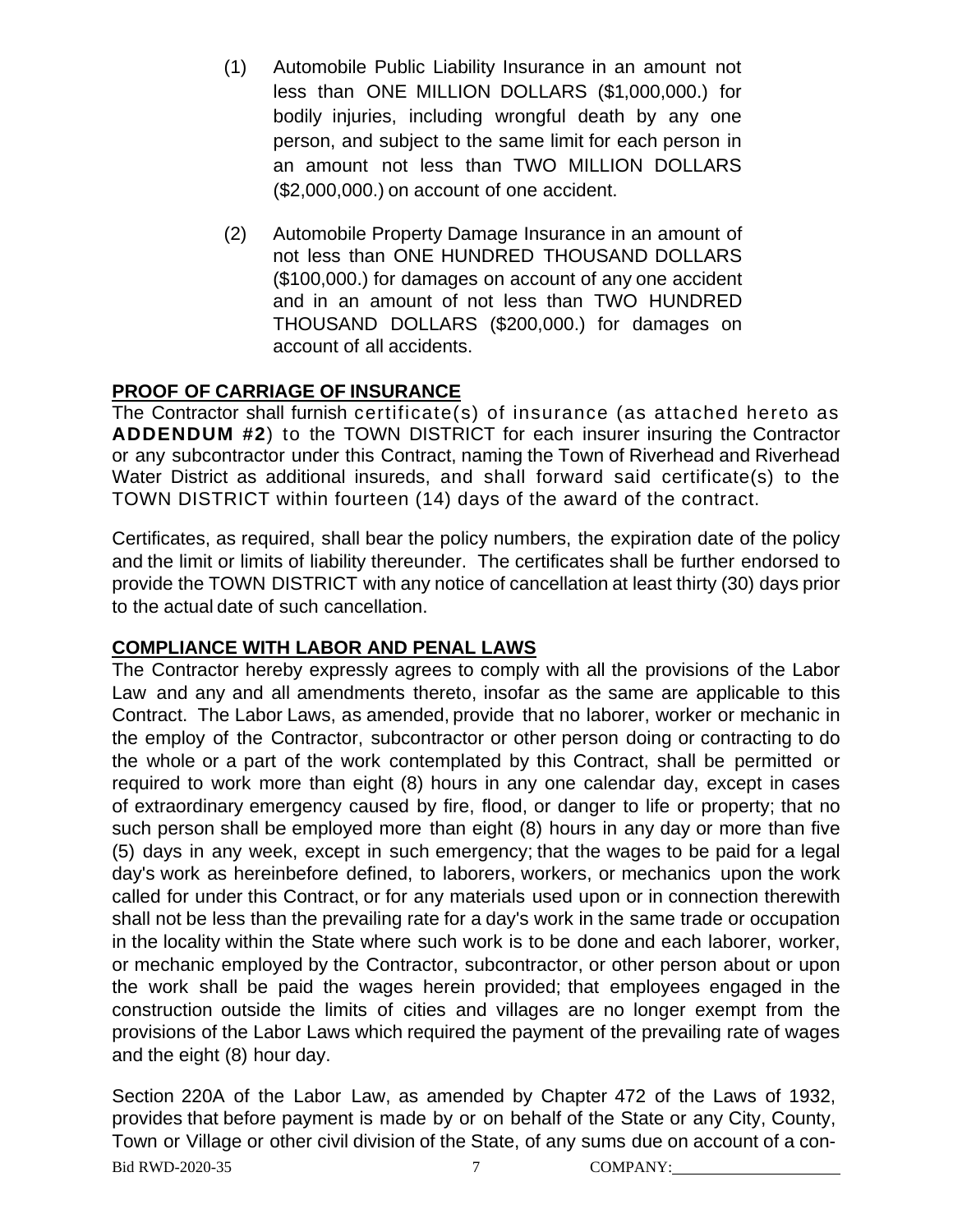tract for a public improvement, it is the duty of the Comptroller or the financial officer of the Municipal Corporation to require the Contractor and each and every subcontractor to file a certified statement in writing, in satisfactory form, certifying to the amounts then due and owing to any and all laborers for daily or weekly wages on account of labor performed upon the work of the Contract, setting forth therein the names of the persons whose wages are unpaid and the amount due each, respectively.

Section 2208 of the Labor Law, as amended, provides that any interested person who shall have previously filed a protest in writing objecting to the payment to any Contractor or subcontractor to the extent of the amount or amounts due or to become due to him for daily or weekly wages for labor performed on the public improvement for which the Contract was entered into, or if, for any other reason, it may be deemed advisable, the Comptroller of the State or other financial officer of the Municipal Corporation may deduct from the whole amount of any payment on account thereof the sum or sums admitted by any Contractor or subcontractor in such statement or statements so filed to be due and owing by, him on account of labor performed and may withhold the amount so deducted for the benefit of the laborers for daily or weekly wages, whose wages are unpaid as shown by the verified statements filed by any Contractor or subcontractor and may pay directly to any person the amount or amounts so shown to be due for such wages.

Section 220C of the Labor Law, as amended, provides the penalty for making of a false oath or verification.

Section 220D of the Labor Law provides that the advertised specifications for every Contract for the construction, reconstruction, maintenance and/or repair of highways to which the State, County, Town and/or Village is a party shall contain the provision stating the minimum rate of hourly wage that can be paid, as shall be designated by the Industrial Commissioner, to the laborers employed in the performance of the Contract, either by the Contractor, subcontractor or other person doing or contracting to do the whole or part of the work contemplated by the Contract, and the Contract shall contain a stipulation that such laborers shall be paid not less than such hourly minimum rate of wage. Any person or corporation that willfully pays after entering into such Contract less than such stipulated minimum hourly wage scale shall be guilty of a misdemeanor and, upon conviction, shall be punished for a first offense by a fine of Five Hundred Dollars (\$500.) or by imprisonment for not more than thirty (30) days, or by both fine and imprisonment for a second offense by a fine of One Thousand Dollars (\$1,000.) and, in addition thereto, the Contract on which the violation has occurred shall be forfeited; and no such person or corporation shall be entitled to receive any sum or nor shall any officer, agent or employee of the State pay the same or authorize its payment from the funds under his charge or control to any person or corporation for work done upon any contract, on which the Contractor has been convicted of second offense in violation of the provisions of this Section.

The minimum wage rates are established by the Industrial Commissioner, State of New York, for this Contract. It is the contractor's responsibility to ensure wages are paid in accordance with latest revision.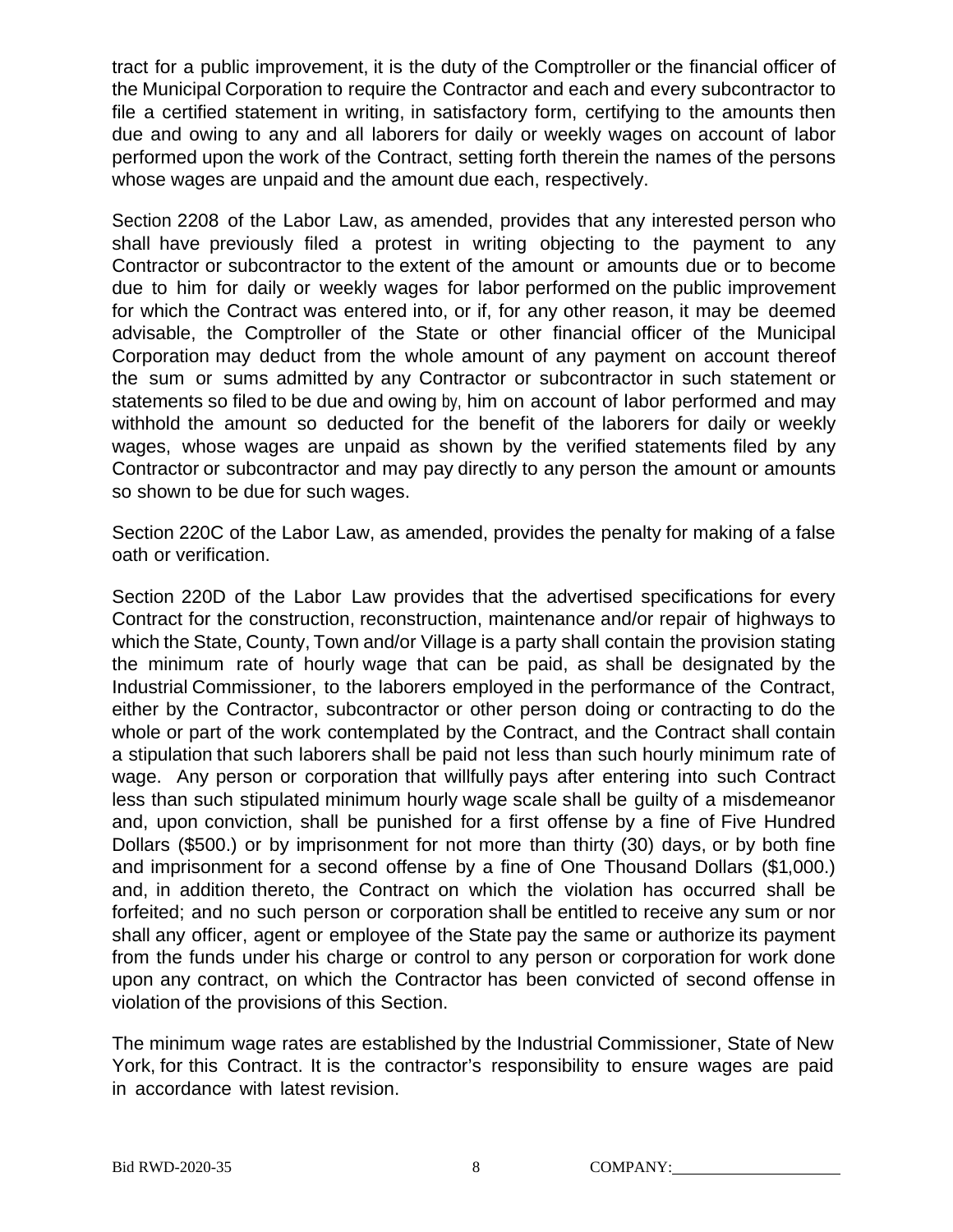## **BID SPECIFICATIONS ARE ATTACHED TO THE END OF THIS DOCUMENT.**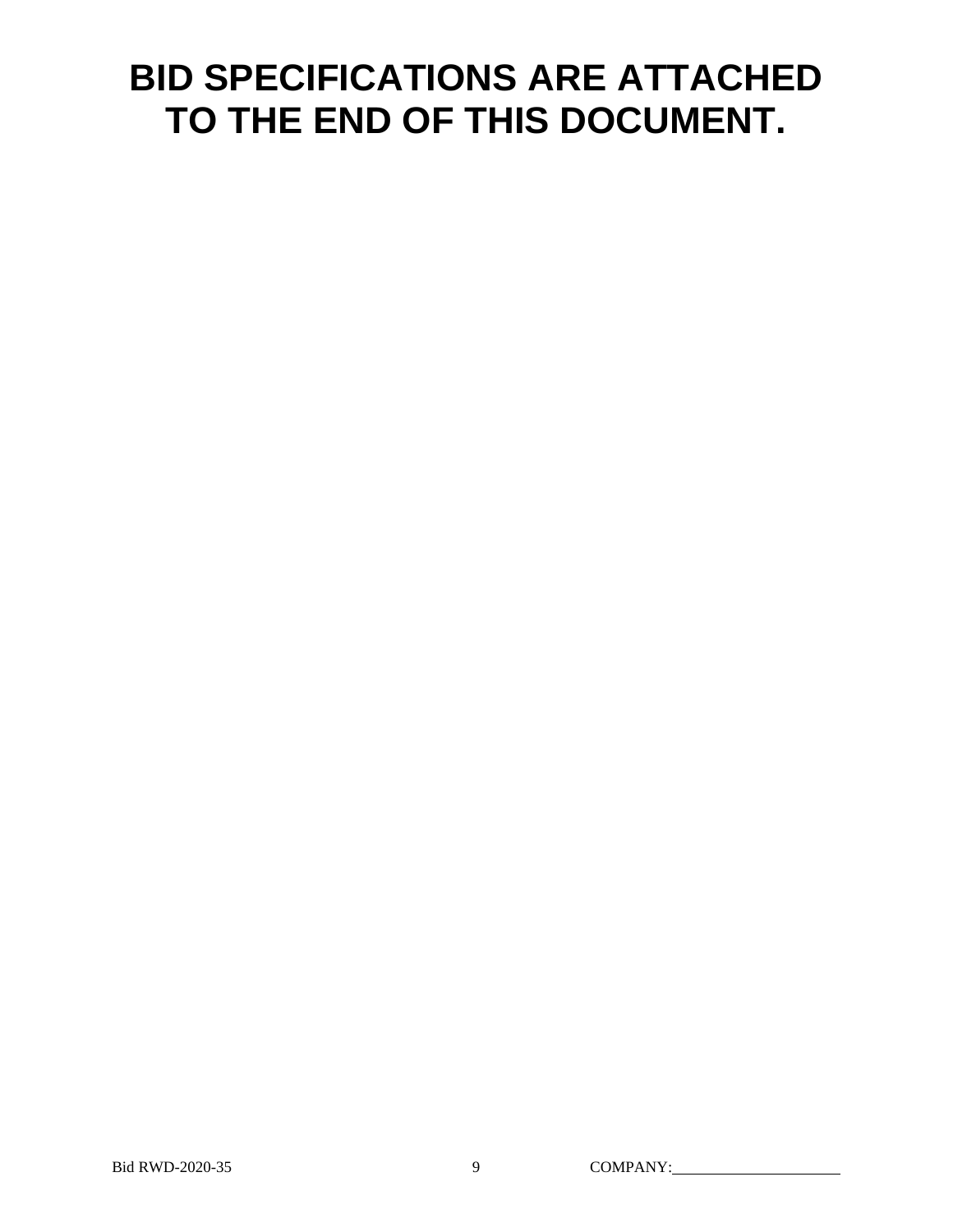# ATTENTION BIDDERS

**IF YOU ARE NOT INTERESTED IN BIDDING THIS PARTICULAR PROJECT, PLEASE COMPLETE THE FOLLOWING SHEET AND RETURN IT TO US.** 

**WE ARE VERY INTERESTED IN LEARNING WHY YOU DO NOT BID. IF YOU SELL OTHER PRODUCTS AND WANT TO BE ON OUR BIDDER'S LIST, PLEASE LET US KNOW. PROVIDE A CONTACT NAME AND OTHER PERTINENT INFORMATION IF YOU WISH TO BE CONTACTED AT A LATER DATE FOR ANOTHER PRODUCT.**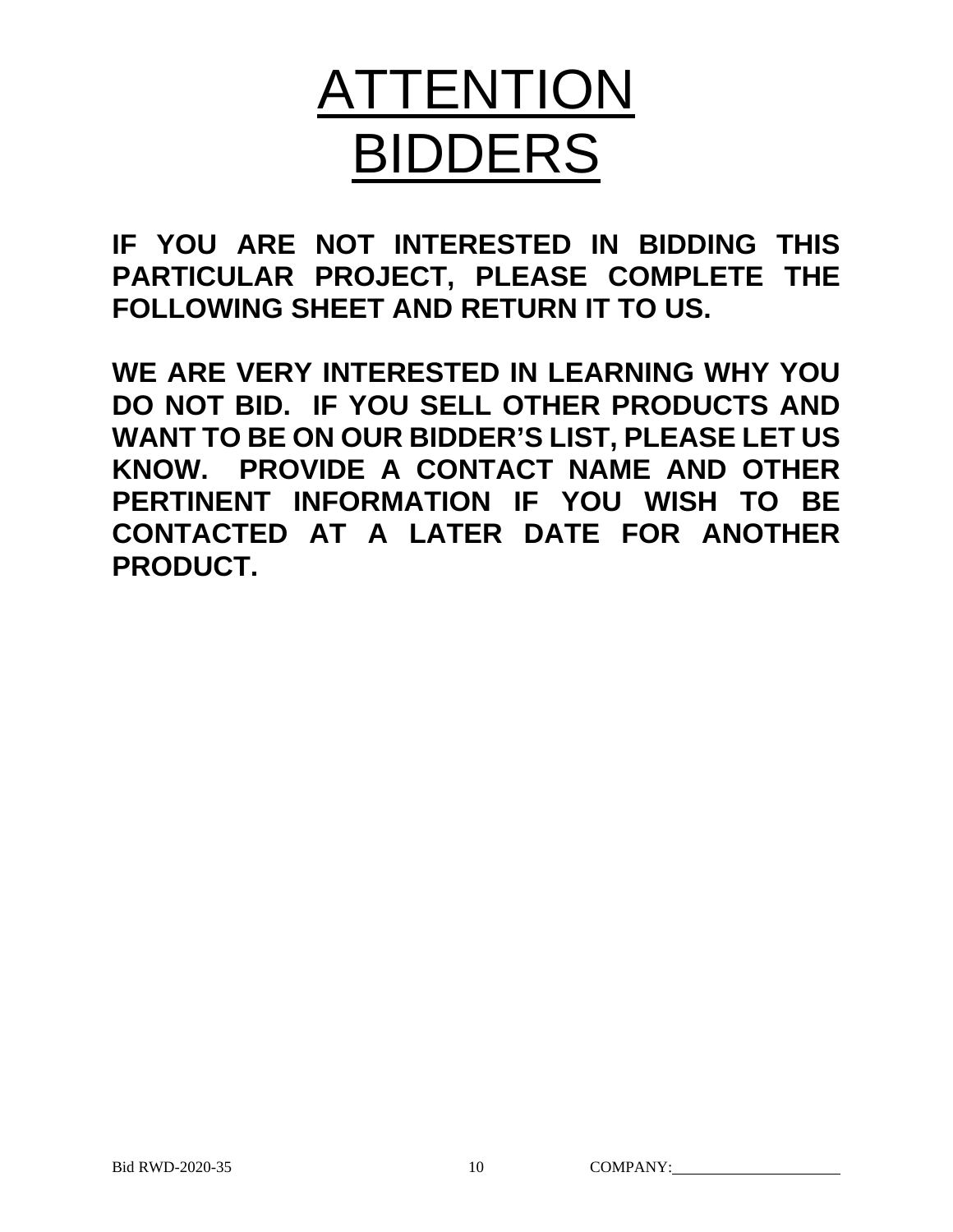#### **BID #RWD-2020-35**

#### **ELECTRIC MOTOR REPAIR/REPLACEMENT, INCLUDING EMERGENCIES**

#### **NON-BIDDER'S RESPONSE**

VENDOR NAME: \_\_\_\_\_\_\_\_\_\_\_\_\_\_\_\_\_\_\_\_\_\_\_\_\_\_\_\_\_\_

For purposes of facilitating your firm's response to our invitation to bid, the Town of Riverhead is interested in ascertaining reasons for prospective bidders' failure to respond to invitations to bid. If your firm is not responding to this bid, please indicate the reason(s) by checking the appropriate item(s) below and returning this form to the Town of Riverhead Purchasing Department at 200 Howell Ave., Riverhead, N.Y. 11901.

We are not responding to this invitation to bid for the following reason(s):

Items or materials requested not manufactured by us or not available to our company.

Our items and/or materials do not meet specifications.

**\_\_\_\_Specifications not clearly understood or applicable (too vague, too rigid, etc.)** 

\_\_\_\_\_\_\_\_\_\_\_\_\_\_\_\_\_\_\_\_\_\_\_\_\_\_\_\_\_\_\_\_\_\_\_\_\_\_\_\_\_\_\_\_\_\_\_\_\_\_\_

**\_\_\_\_Quantities too small.** 

Insufficient time allowed for preparation of bid.

\_\_\_\_Incorrect address used.

I. Correct address is: \_\_\_\_\_\_\_

Other reason(s): \_\_\_\_\_\_\_\_\_\_\_\_\_\_\_\_\_\_\_\_\_\_\_\_\_\_\_\_\_\_\_\_\_\_\_\_\_\_\_\_\_\_\_\_\_\_\_\_\_\_\_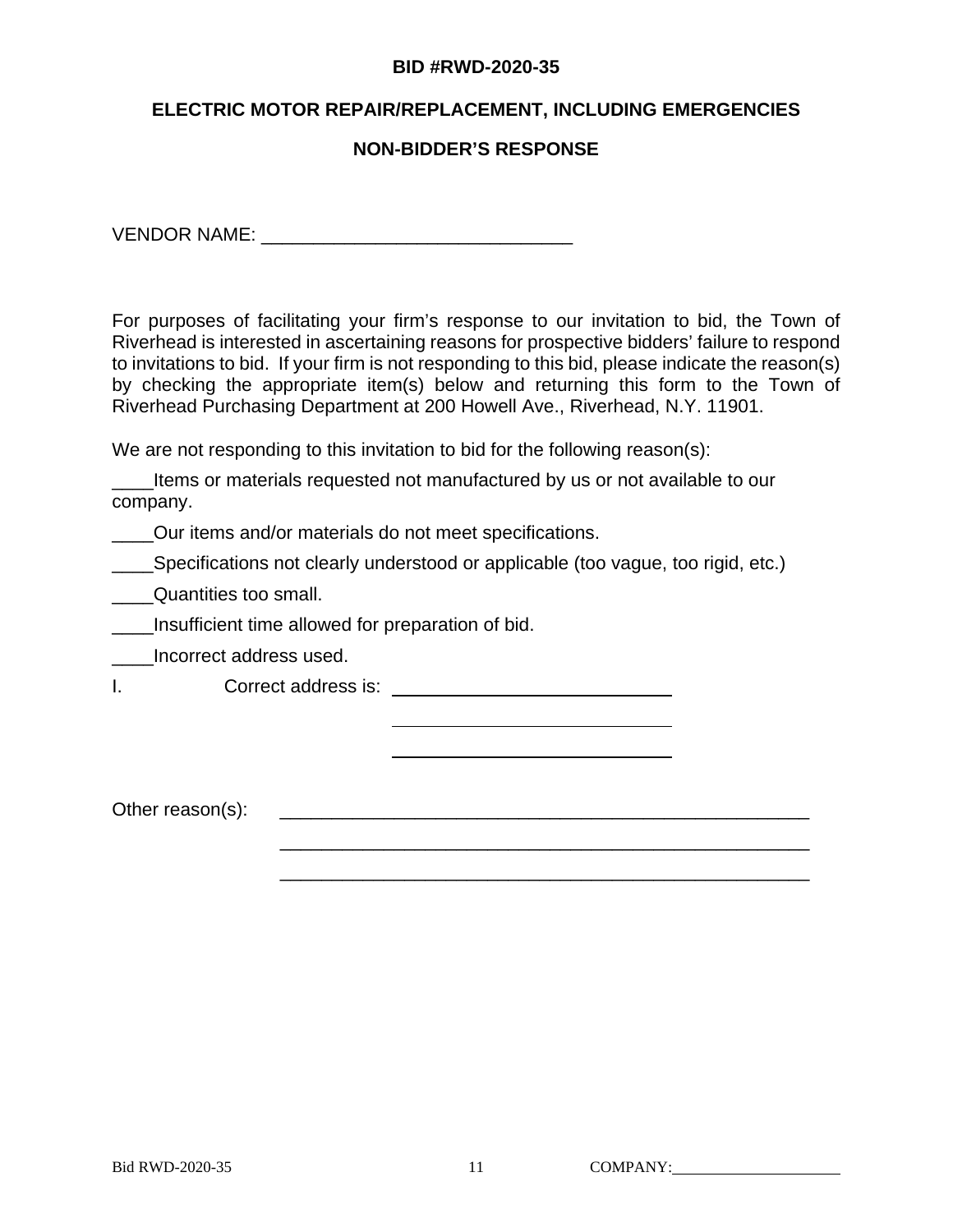## **NON-COLLUSIVE CERTIFICATE**

#### (MUST BE COMPLETED, SIGNED, NOTARIZED AND RETURNED WITH BID)

UNDER PENALTIES OF PERJURY:

\_\_\_\_\_\_\_\_\_\_\_\_\_\_\_\_\_\_\_\_\_\_\_\_\_\_\_\_\_\_\_\_\_\_\_\_\_\_(BIDDER), BEING DULY SWORN,

DEPOSES AND SAYS:

- A) This bid or proposal has been independently arrived at without collusion with any other bidder or with any competitor or potential competitor;
- B) This bid or proposal has not knowingly been disclosed, prior to the opening of bids or proposals for this project, to any other bidder, competitor, or potential competitor;
- C) No attempt has been made or will be made to induce any other person, partnership, or corporation to submit or not to submit a bid or proposal;
- D) The person signing this bid or proposal certifies that he has been fully informed regarding the accuracy of the statements contained in this certification, and under penalties of perjury, affirms the truth thereof, such penalties being applicable to the bidder as the person signing on its behalf; and
- E) That the attached hereto (if a corporate bidder) is a certified copy of a resolution authorizing the execution of this certificate by the signatory of this bid or proposal on behalf of the corporate bidder.

| Corporation:                         | (PRINT CORPORATION NAME) |
|--------------------------------------|--------------------------|
| By:                                  | (SIGNATURE)              |
| Address:                             | (TITLE)                  |
| Sworn to before me this ________ day |                          |
| of<br>$\sim$ , 20                    |                          |
| NOTARY PUBLIC                        |                          |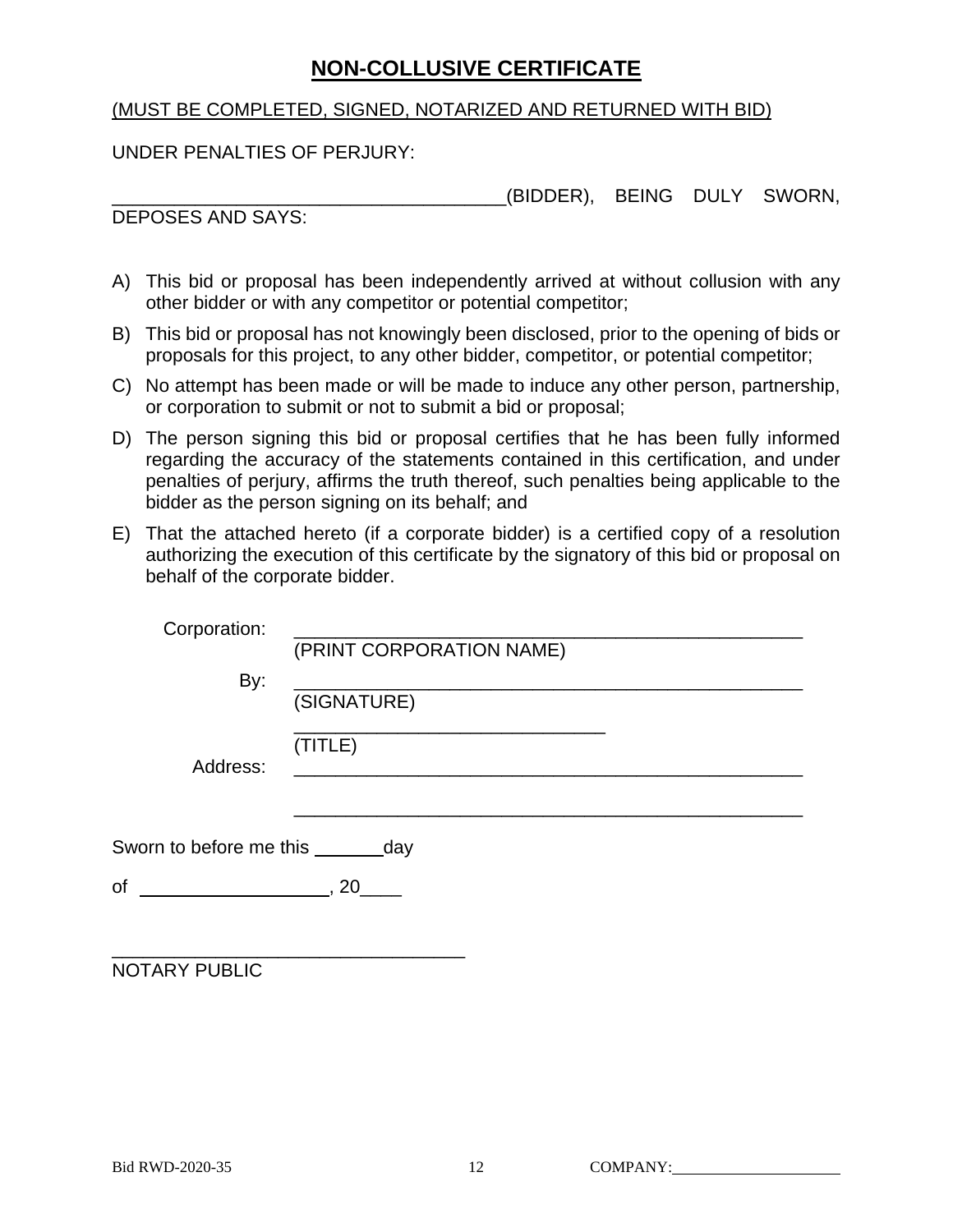#### **IRAN DIVESTMENT ACT CERTIFICATION**

As a result of the Iran Divestment Act of 2012 (Act), Chapter 1 of the 2012 Laws of New York, a new provision has been added to the State Finance Law (SFL), § 165-a, effective April 12, 2012. Under the Act, the Commissioner of the Office of General Services (OGS) will be developing a list (prohibited entities list) of "persons" who are engaged in "investment activities in Iran" (both are defined terms in the law). Pursuant to SFL § 165 a(3)(b), the initial list is expected to be issued no later than 120 days after the Act's effective date, at which time it will be posted on the OGS website.

By submitting a bid in response to this solicitation or by assuming the responsibility of a Contract awarded hereunder, Bidder/Contractor (or any assignee) certifies that once the prohibited entities list is posted on the OGS website, it will not utilize on such Contract any subcontractor that is identified on the prohibited entities list.

Additionally, Bidder/Contractor is advised that once the list is posted on the OGS website, any Contractor seeking to renew or extend a Contract or assume the responsibility of a Contract awarded in response to the solicitation, must certify at the time the Contract is renewed, extended or assigned that it is not included on the prohibited entities list.

During the term of the Contract, should the TOWN OF RIVERHEAD receive information that a person is in violation of the above-referenced certification, the TOWN OF RIVERHEAD will offer the person an opportunity to respond. If the person fails to demonstrate that it has ceased its engagement in the investment which is in violation of the Act within 90 days after the determination of such violation, then the TOWN OF RIVERHEAD shall take such action as may be appropriate including, but not limited to, imposing sanctions, seeking compliance, recovering damages, or declaring the Contractor in default.

The TOWN OF RIVERHEAD reserves the right to reject any bid or request for assignment for an entity that appears on the prohibited entities list prior to the award of a contract, and to pursue a responsibility review with respect to any entity that is awarded a contract and appears on the prohibited entities list after contract award.

Signature:

Print Name:

Title:

Company Name:

Date: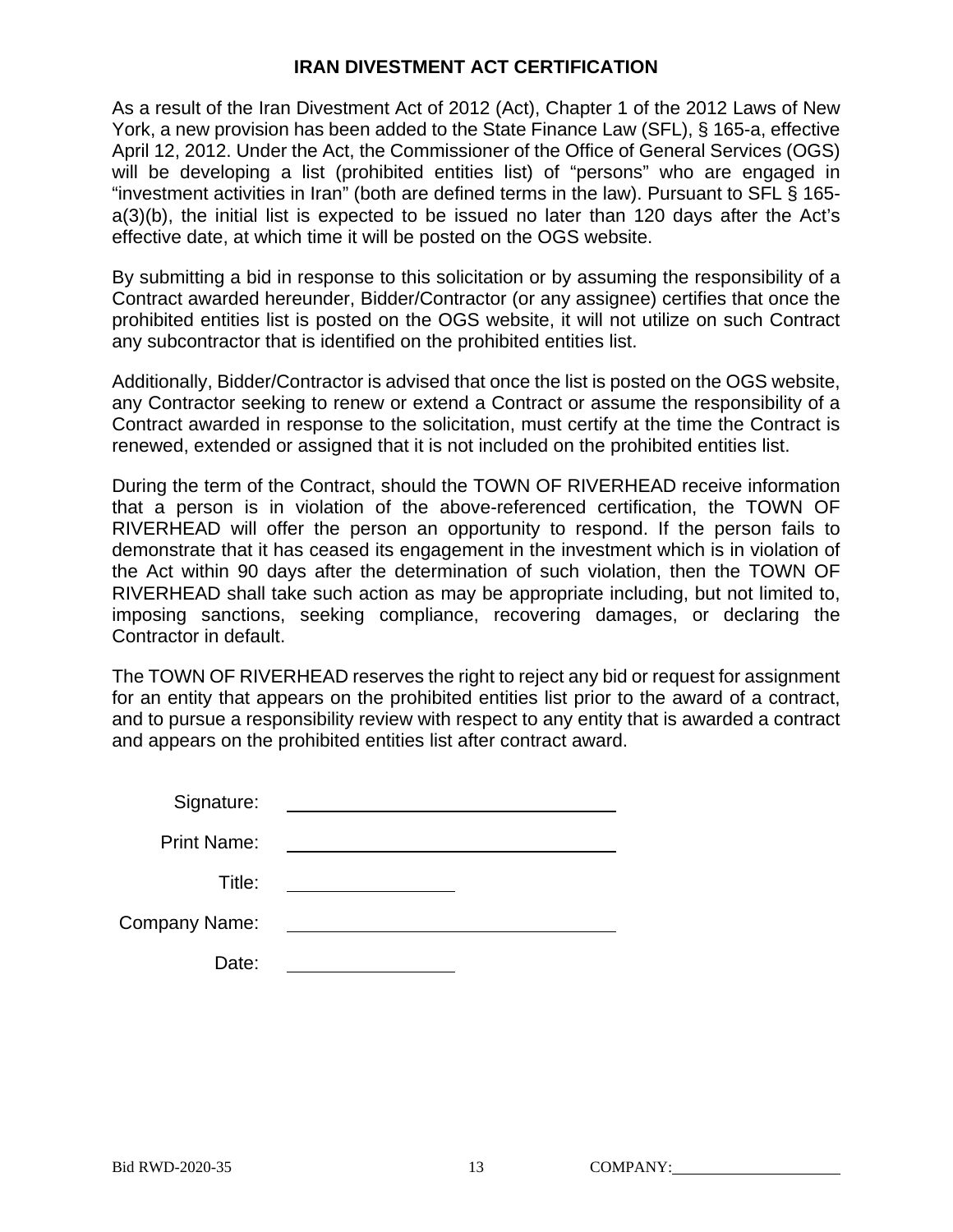#### **BID PROPOSAL/ACCEPTANCE**

Delivery is to be made within \_\_\_\_\_\_\_ days after receipt of an order via purchase order. All equipment delivered shall be delivered "on the ground" at the delivery point designated on the purchase order. All prices are F.O.B. destination.

Bid price shall stay firm for the duration of this contract.

I/we fully understand that the acceptance of this bid is subject to the provisions of section 103B of *General Municipal Law*.

NAME OF AGENT/DEALER

ADDRESS

CITY, STATE, ZIP CODE

CONTACT PERSON (Print Name)

SIGNATURE OF DEALER/AGENT

DATE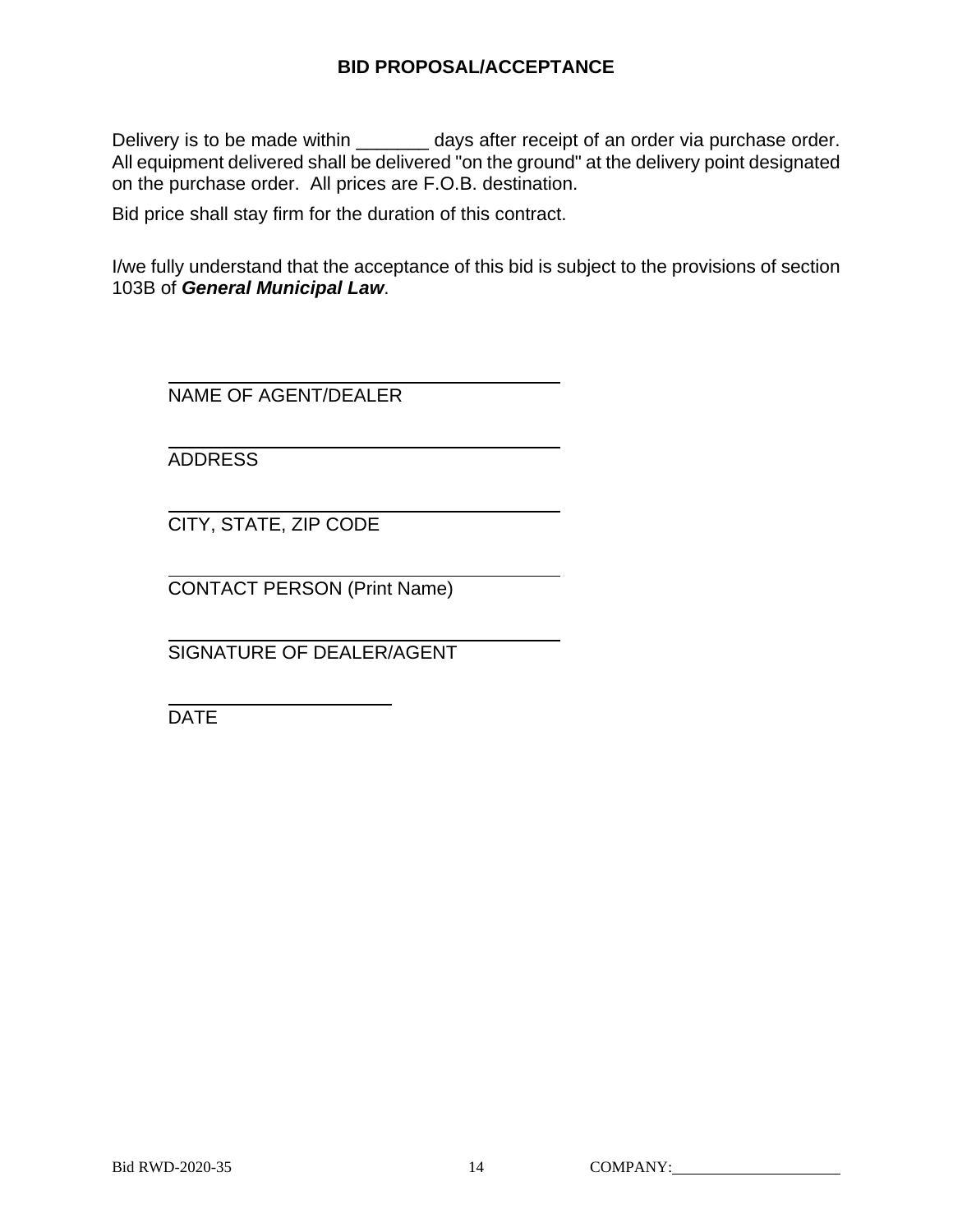## **RIVERHEAD WATER DISTRICT ELECTRIC MOTOR REPAIR/REPLACEMENT INCLUDING EMERGENCIES**

The Riverhead Water District has seventeen (17) wells and eleven (11) booster pumps powered by electric motors. All wells have vertical hollow shaft, electric motor driven deep well turbine pumps; three with combination gear drives, allowing them to be powered by diesel engines. All well pump electric motors are 1800 RPM and range from 75-200 horsepower. Booster pumps use horizontal solid shaft motors, ranging in horsepower between 10 HP to 60 HP.

The primary purpose of this contract is to have quotes for the purchase and delivery of new replacement motors only on an "as needed basis". Prices quoted must be guaranteed for a period of no less than one year, with an option to extend up to two (2) additional years, if both District and Contractor agree.

A separate purchase order will be issued when a replacement motor is required. In addition, during an emergency situation, the Contractor may be required to provide labor, equipment and materials required rebuilding an existing motor if a new replacement is not available. The District, at its discretion, may purchase spare well or booster pump motors for stock, which could be used to replace existing motors at some future time.

#### **DESCRIPTION OF NEW VHS MOTORS**

All motors shall be hollow shaft, "inverter duty", designed and constructed to operate with either existing starters or future possible variable speed drive and shall include, enhanced rotor and stator design with wire insulated to withstand higher voltages created by V.F.D. In addition bearings shall be designed, installed, or any other work required, insuring protection against static charges from pitting polished surfaces. The replacement motor shall be manufactured by **U.S. Electrical Motors**, Type RUSI, rated at 1785 RPM, designed and constructed to operate on 460 volts and 1.15 Service Factor, Premium Efficiency, WPI enclosure, Design B, Insulation Class F, Code G. Base diameter shall be 16" or 20''and Thrust bearing shall be rated 175% EHT. Also required are Non-reverse ratchet with drive coupling (size to be determined at time of order) and 115-volt internal space heaters.

#### **DELIVERY**

Freight should be based on motor shipped via truck and unloaded to the District located at 1035 Pulaski Street, Riverhead, New York, at the direction of Water District personnel. Should the district require, motor will be shipped via premium freight service and Contractor will be compensated for the difference in "direct cost" only.

#### **DESCRIPTION OF NEW HORIZONTAL MOTORS**

All motors shall be constructed as described above except motors manufactured by either Baldor Inc. or US and will be Solid Shaft, Type RE or De, Open Driproof Enclosure.

Description of existing motor types is shown on attached data sheets.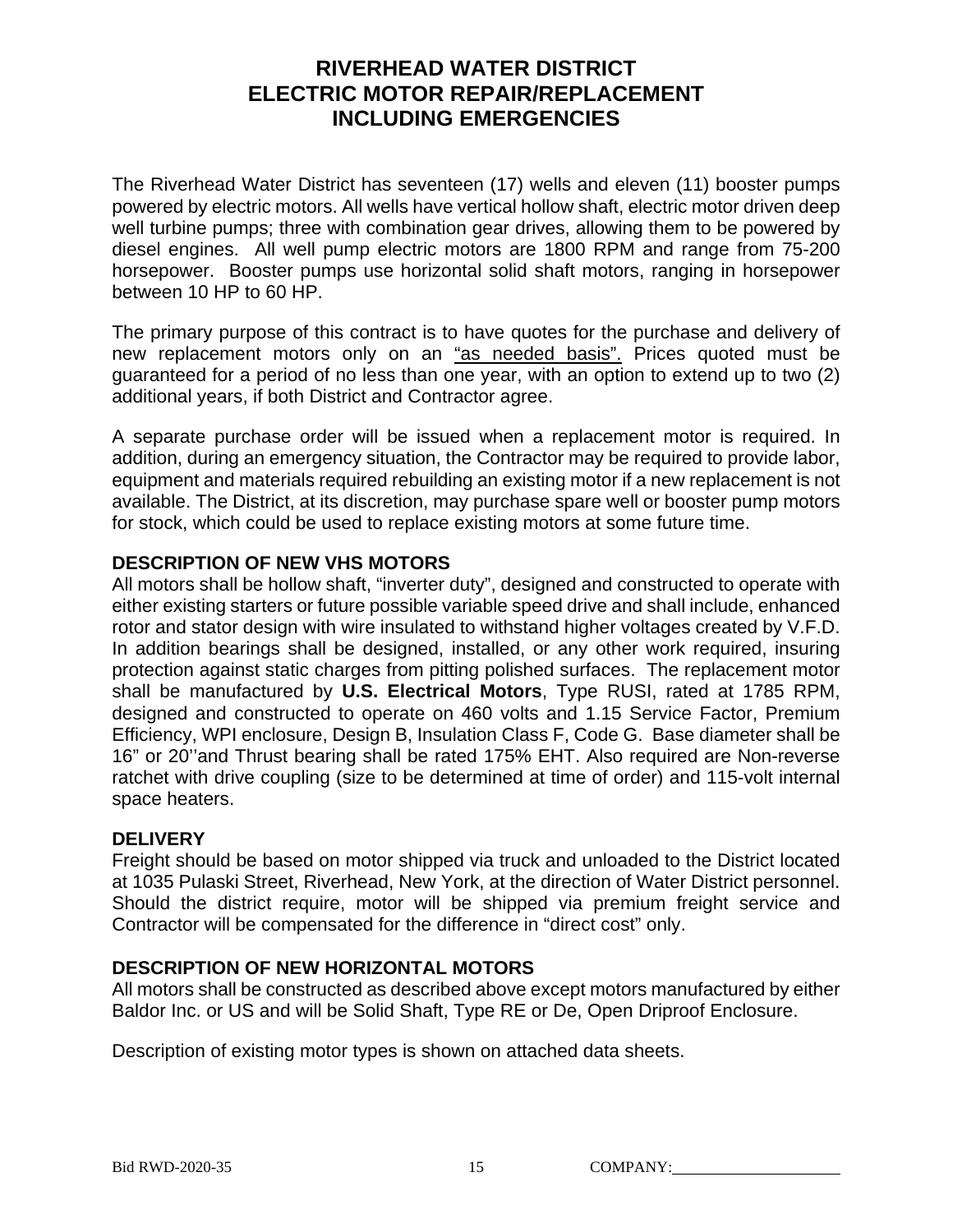#### **MOTOR REPAIR SERVICE**

Existing motor to be rebuilt by a local (within 200 miles of District) repair shop.

Work shall consist of cleaning, disassembly, strip, rewind, dip and bake existing stator to NEMA standards. New leads, 115-volt internal space heaters, if not already equipped and upper thrust and lower guide bearings shall be installed. Rotor shall be balanced to NEMA specifications. Reassembled unit shall be shop tested, with vibrations checked and reported to District before delivery.

Contractor will also be required to rebalance motor, "in the field", after others reconnect it to pump if it can be shown that vibration levels are higher than previously measured.

#### **(a) SUPERVISION**

The work will be subject to inspection by a Water District Representative at all times, but such inspection shall not relieve the Contractor from any obligation to perform said work in accordance with the specifications. Work not done strictly in accordance with the specifications shall be corrected and made good by the contractor whenever so ordered by the District, without reference to any previous oversight or error in inspection.

#### **(b) WARRANTY**

The contractor shall warrant that all materials, supplies, and workmanship shall be the best in every respect and agrees to correct, at his own expense, any defects traceable to defects of materials supplied or workmanship performed by Contractor which may show themselves within one (1) year after completion and acceptance of the work.

#### **ITEMS FOR PAYMENT**

For the purpose of estimating furnishing replacement of one or more motors and possibly repair work at various pumping stations under this contract for a period of one (1) year, please submit your proposals for the following items as previously outlined on the bid proposal sheet:

- 1. Furnish and deliver new VHS motors as follows:
	- a) 200 HP Motor
	- b) 150 Hp Motor
	- c) 125 HP Motor
	- d) 100 HP Motor
	- e) 75 HP Motor
- 2. Furnish and deliver new solid shaft horizontal motors as follows:
	- a) 60 HP Motor
	- b) 40 HP Motor
	- c) 30 HP Motor
	- d) 15 HP Motor
	- e) 10 HP Motor
- 3. Contractor cost to rebuild existing motor including labor and materials required rewinding stator and installing new bearings described in ITEMS 1&2 (excluding Items (d) and (e).
- 4. Contractor cost to supply new parts or perform miscellaneous parts.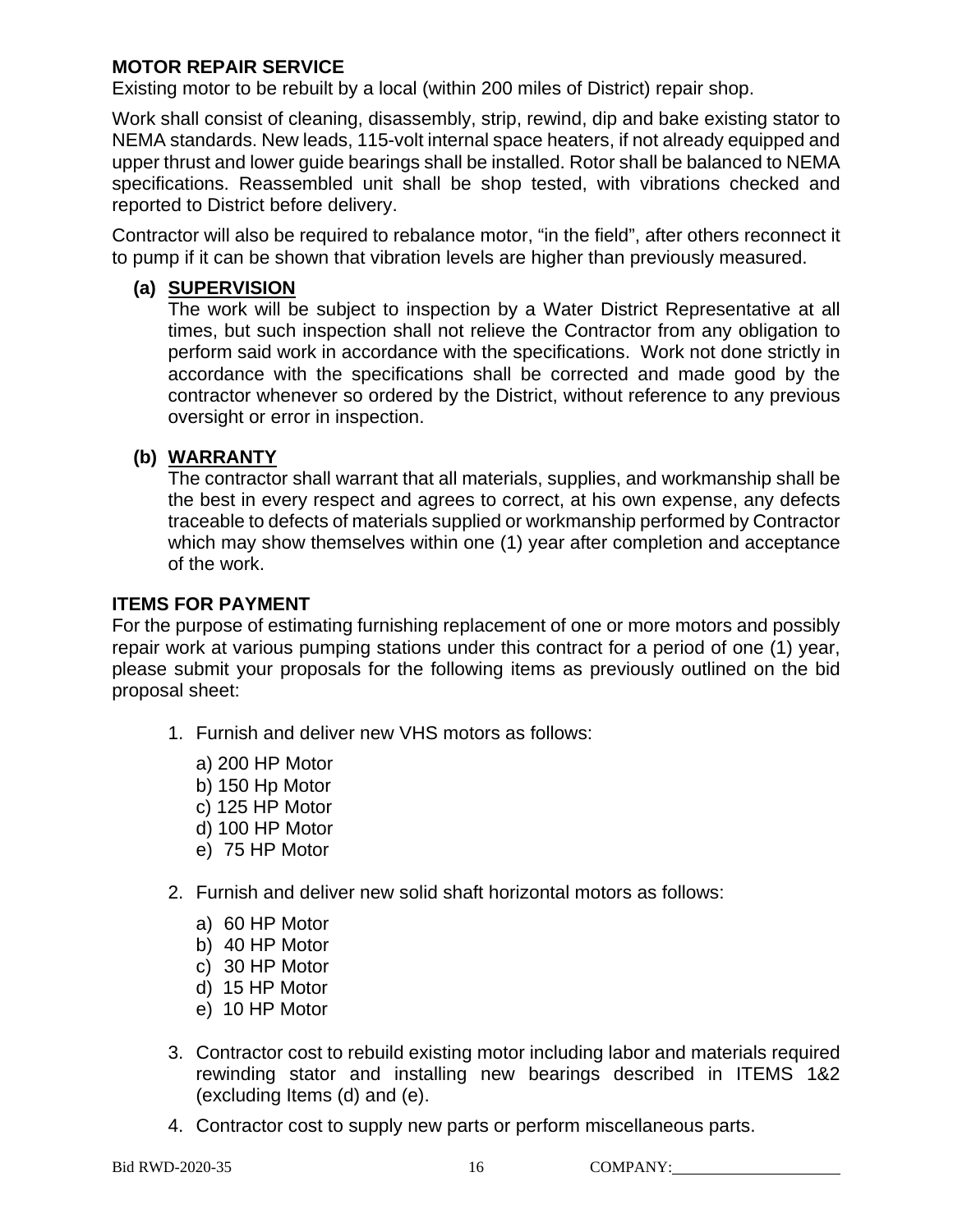- 5. Hourly rate for machine shop work, including machinist and equipment.
- 6. Hourly rate for field repair work, including mechanic, truck and hand tools for a minimum of four (4) hours, including travel time.

#### **NOTES**

Please call Frank Mancini, Superintendent, at (631) 727-3205 to make an appointment for pre-bid inspection. Any questions will be answered either during the visit or within two days after they are submitted.

Contractor must respond within four (4) hours of emergency call and place order for replacement motors with equipment or have repaired components delivered to site ready for installation within 10 days if new motor is available from factory stock.

Should Contractor fail to respond within the time specified, the District has the right to hire another contractor to perform any work required.

Riverhead Water District, under this Contract, is not obligated to order any motors or may purchase more than one of any size.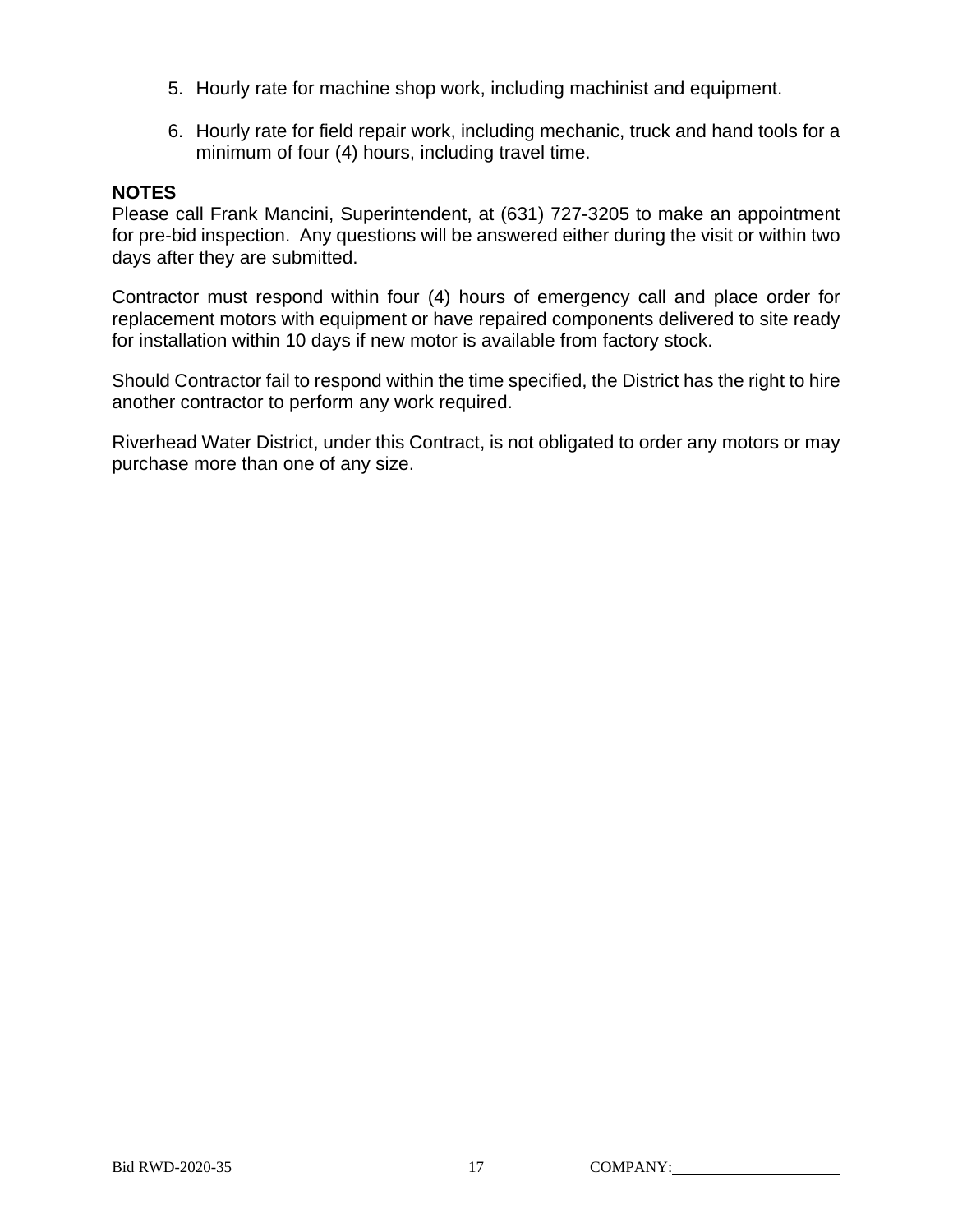#### **BID PROPOSAL SHEET BID #RWD-2020-35 ELECTRIC MOTOR REPAIR/REPLACEMENT INCLUDING EMERGENCIES**

| ITEM 1. | Furnish and deliver new Vertical Hollow Shaft motor    |                                                          |
|---------|--------------------------------------------------------|----------------------------------------------------------|
|         | One (1) new 460 volt 200-HP Motor                      | Each $\frac{1}{2}$                                       |
|         | One (1) new 460 volt 150-HP Motor                      | Each $\frac{1}{2}$ Each $\frac{1}{2}$                    |
|         | One (1) new 460 volt 125-HP Motor                      | Each $\frac{1}{2}$ Each $\frac{1}{2}$                    |
|         | One (1) new 460 volt 100-HP Motor                      | Each $\frac{1}{2}$ Each $\frac{1}{2}$                    |
|         | One (1) new 460 volt 75-HP Motor                       | Each $\frac{1}{2}$ Each $\frac{1}{2}$                    |
|         | One (1) new 230 volt 75-HP Motor                       | Each \$_____________                                     |
|         |                                                        | $\frac{1}{2}$<br>Sub-total:                              |
| ITEM 2. | Furnish and deliver new Solid Shaft Horizontal Motor   |                                                          |
|         | One (1) new 60-HP Motor                                | Each \$____________                                      |
|         | One (1) new 40-HP Motor                                | Each \$______________                                    |
|         | One (1) 30 HP Motor                                    | Each $\frac{1}{2}$                                       |
|         | One (1) 15 HP Motor                                    | Each \$______________                                    |
|         | One (1) 10 HP Motor                                    | Each $\frac{1}{2}$ Each $\frac{1}{2}$ Each $\frac{1}{2}$ |
|         |                                                        | Sub-Total: \$                                            |
| ITEM 3. | Compensation for rebuilding motor, including trucking: |                                                          |
|         | 200-HP VHS Motor                                       | $(1)$ \$                                                 |
|         | 150-HP VHS Motor                                       | $(1)$ \$                                                 |
|         | 125-HP VHS Motor                                       | $(1)$ \$                                                 |
|         | 100-HP VHS Motor                                       | $(1)$ \$                                                 |
|         | 75-HP VHS Motor                                        | $(1)$ \$                                                 |
|         | 60-HP SS Motor                                         | $(1)$ \$                                                 |
|         | 40-HP SS Motor                                         |                                                          |
|         | 30-HP SS Motor                                         | $(1)$ \$                                                 |
|         |                                                        | Sub-total: \$                                            |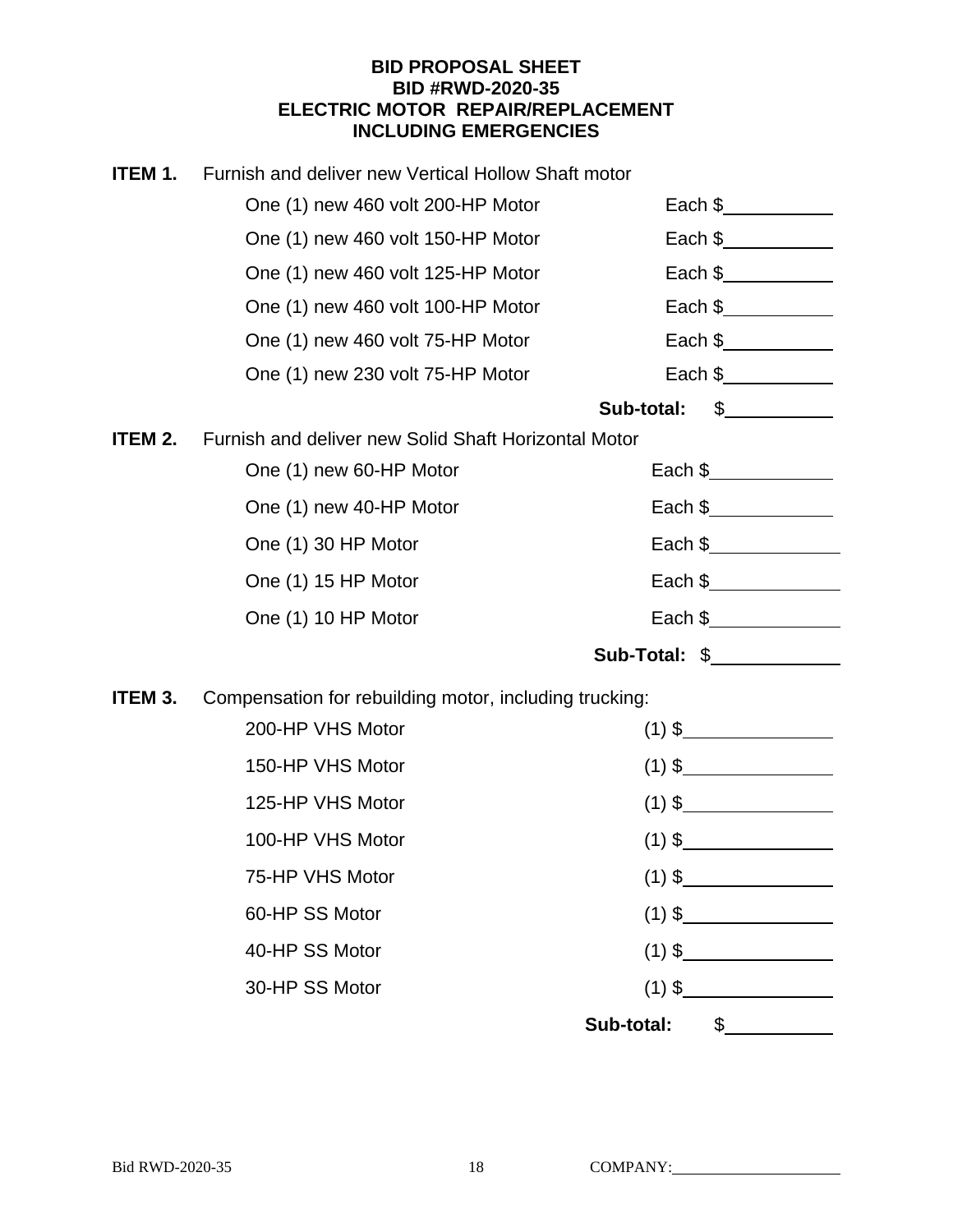| <b>ITEM 4.</b> |                               | Compensation for furnishing brand name parts and<br>components, including freight and trucking:                                                                                                 |            |                      |
|----------------|-------------------------------|-------------------------------------------------------------------------------------------------------------------------------------------------------------------------------------------------|------------|----------------------|
|                |                               | A. Up to $$1500$ Certified Cost plus _____% =                                                                                                                                                   |            | \$                   |
|                |                               | B. Up to \$3000 Certified Cost plus $\_\_\_\_\_$ % =                                                                                                                                            |            | \$                   |
|                |                               | C. \$3000 and above Certified Cost plus $\frac{6}{2}$ =                                                                                                                                         |            | $\frac{1}{\sqrt{2}}$ |
|                |                               |                                                                                                                                                                                                 | Sub-total: | $\frac{1}{2}$        |
| ITEM 5.        |                               | Rate for machine shop work, including machinist:                                                                                                                                                |            |                      |
|                | 4 hours $@$ \$ ____________ = |                                                                                                                                                                                                 |            | \$                   |
| ITEM 6.        | A)                            | Minimum basic service charge (non-emergency)<br>For field repair work including mechanic, truck<br>With tools, scheduled. First two (2) hours on<br>Site (travel time to and from not included) |            | \$                   |
|                | B)                            | Minimum basic service charge (emergency)<br>For field repair work including mechanic, truck<br>With tools, scheduled. First two (2) hours on<br>Site (travel time to and from not included)     |            | \$                   |
|                | C)                            | Straight time hourly rate for mechanic                                                                                                                                                          |            | \$                   |
|                |                               | D) Emergency Overtime hourly rate for mechanic                                                                                                                                                  |            | S                    |
|                |                               | TOTAL AMOUNT BID FOR ITEMS 1 through 6 \$                                                                                                                                                       |            |                      |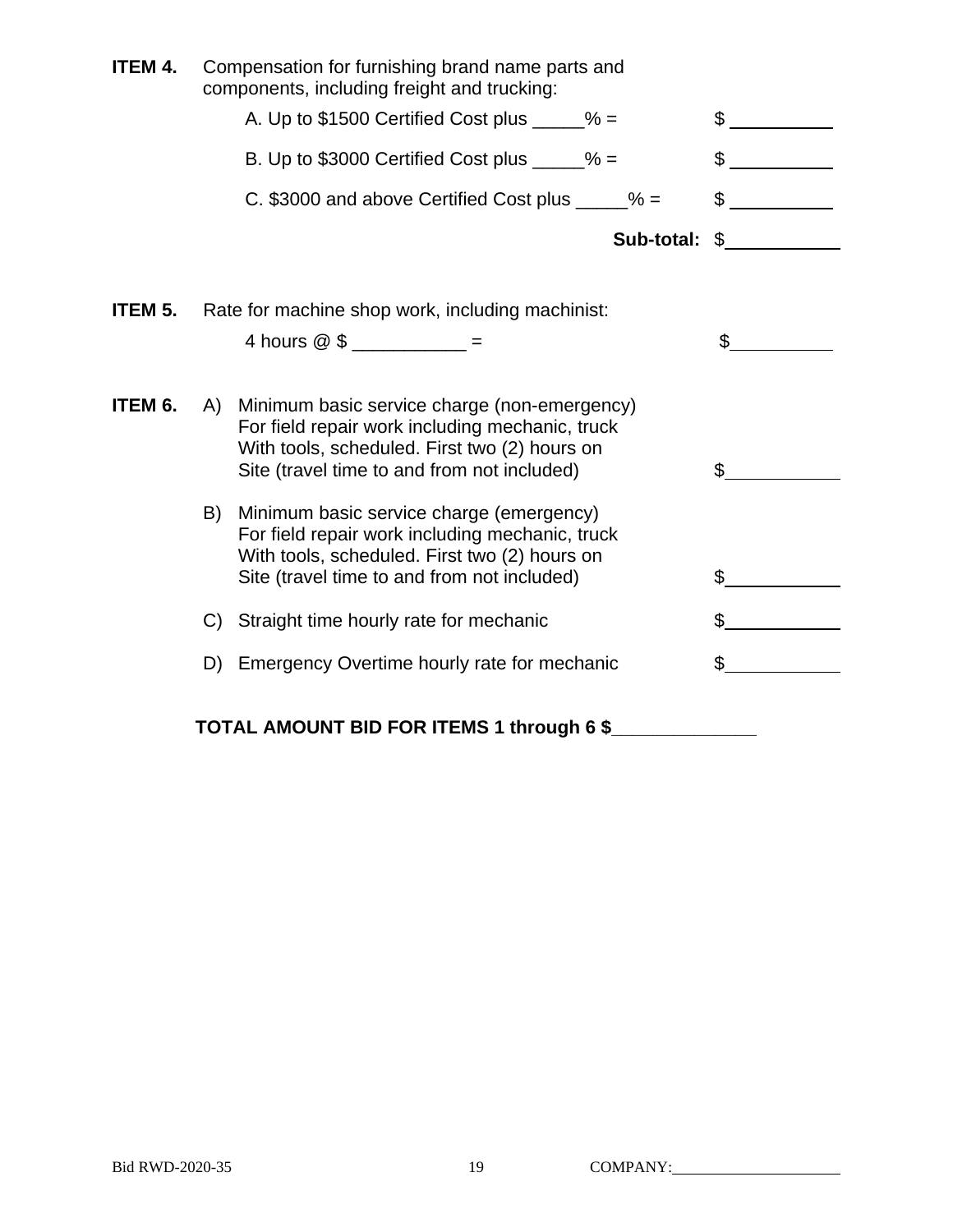#### **RIVERHEAD WATER DISTRICT EMERGENCY ELECTRIC MOTOR SERVICE/ REPLACEMENT OVERVIEW**

#### **Please furnish the following information:**

1. Please list name(s) of contact person(s):

During normal hours:

After hours:

- 2. Please list your days and hours of business:
- 3. Please list day business phone numbers(s):
- 4. Please list night business phone number(s):
- 5. Please list emergency phone number(s):
- 6. Please confirm guaranteed response time, including primary place of dispatch:
	- A) During normal business hours during week:
	- B) After normal business hours during week:
	- C) Weekends and holidays all hours:

Company:

Address:

 Location of nearest facility (if different from above):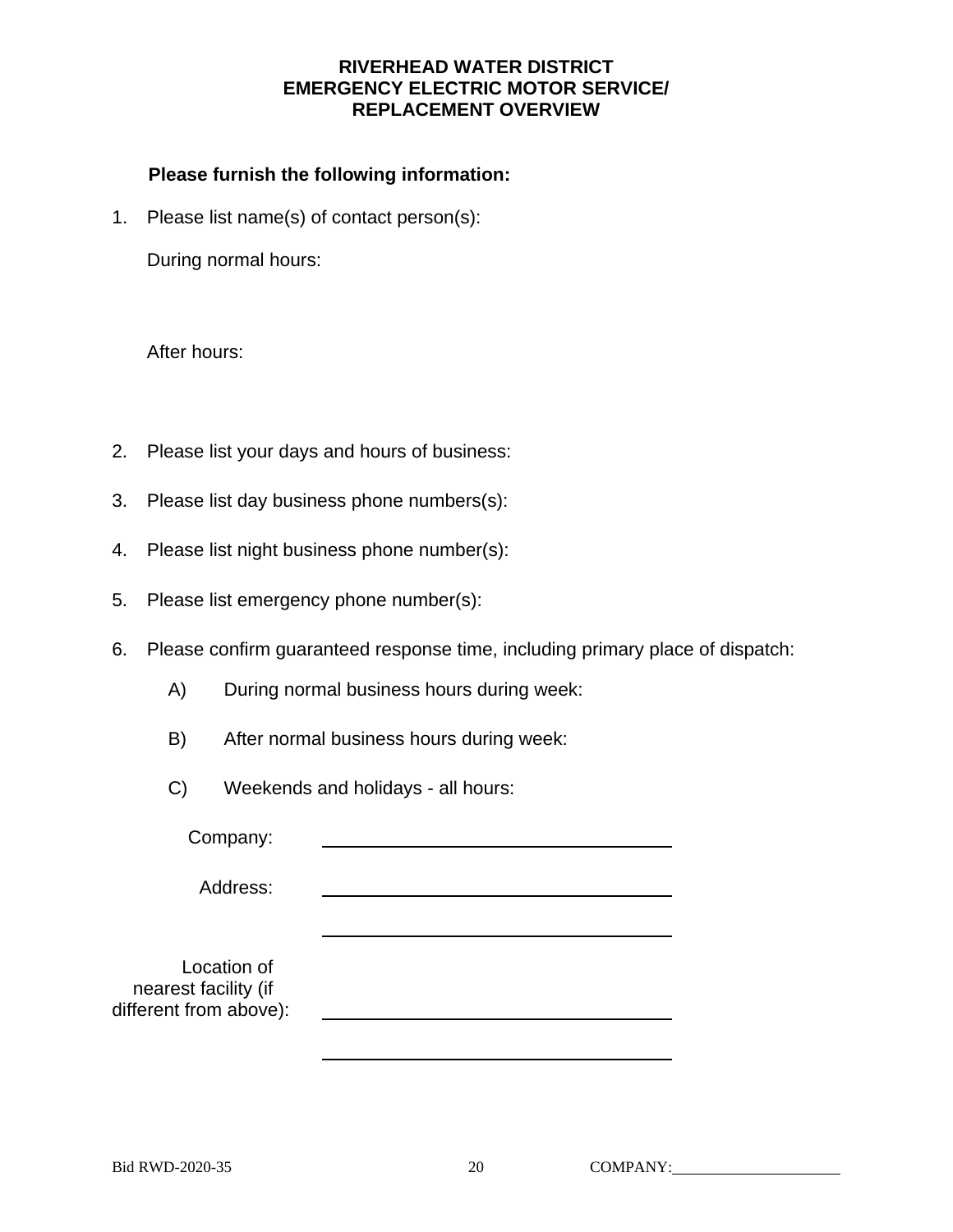7. Please list three (3) references:

|    | I.   | Company:              |                                                                                                                                                                                                                               |
|----|------|-----------------------|-------------------------------------------------------------------------------------------------------------------------------------------------------------------------------------------------------------------------------|
|    |      | Address:              |                                                                                                                                                                                                                               |
|    |      |                       |                                                                                                                                                                                                                               |
|    |      | Phone No.:            | the control of the control of the control of the control of the control of the control of the control of the control of the control of the control of the control of the control of the control of the control of the control |
|    | ΙΙ.  | Company:              |                                                                                                                                                                                                                               |
|    |      | Address:              |                                                                                                                                                                                                                               |
|    |      |                       |                                                                                                                                                                                                                               |
|    |      | Phone No.:            |                                                                                                                                                                                                                               |
|    | III. | Company:              |                                                                                                                                                                                                                               |
|    |      | Address:              | <u> 1980 - Johann Barnett, fransk politiker (d. 1980)</u>                                                                                                                                                                     |
|    |      |                       | <u> 1989 - Johann Stoff, amerikansk politiker (d. 1989)</u>                                                                                                                                                                   |
|    |      | Phone No.:            |                                                                                                                                                                                                                               |
| 8. |      | (use separate sheet). | Please provide certification of employees' qualifications to perform required work                                                                                                                                            |
| 9. |      |                       | List value of accessible inventory:                                                                                                                                                                                           |
|    |      |                       |                                                                                                                                                                                                                               |
|    |      |                       |                                                                                                                                                                                                                               |
|    |      |                       |                                                                                                                                                                                                                               |
|    |      |                       |                                                                                                                                                                                                                               |
|    |      |                       |                                                                                                                                                                                                                               |
|    |      |                       |                                                                                                                                                                                                                               |
|    |      | By:                   | <b>SIGNATURE</b>                                                                                                                                                                                                              |
|    |      |                       | PRINTED NAME/TITLE                                                                                                                                                                                                            |
|    |      | Date:                 |                                                                                                                                                                                                                               |
|    |      |                       |                                                                                                                                                                                                                               |